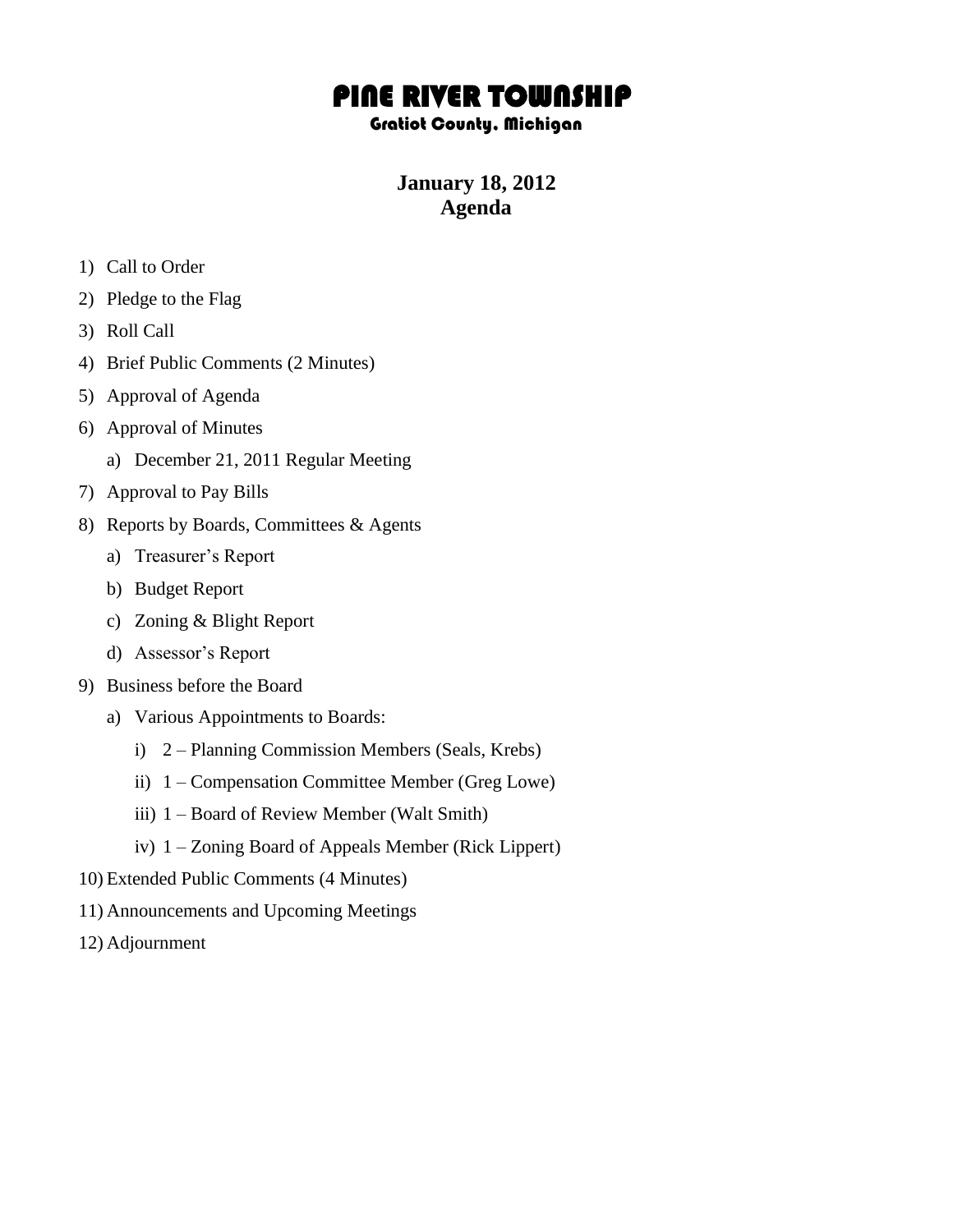## **MINUTES OF THE PINE RIVER TOWNSHIP BOARD MONTHLY MEETING January 18, 2012**

- 1) The regular monthly meeting of the Pine River Township Board was called to order at 7:00 pm by Supervisor Beeson at the Township Hall.
- 2) Pledge the flag: The board and the public said the pledge to the flag.
- 3) Roll Call: Moeggenborg: present, Baker: absent, Best: present, Beeson: present, Rademacher present. (4) Board Members present (1) absent Baker.
- 4) Brief Public comments (2 minutes):
- 5) Approve the Agenda: Motion by Moeggenborg: second by Best: to approve the revised Agenda **[added 11a.]** as presented. All present board members approved. Motion carried 4-0.
- 6) Approve the Minutes: Motion by Moeggenborg: second by Best: to approve the Regular Meeting Minutes of December 21, 2011. All present board members approved. Motion carried 4-0.
- 7) Approval to Pay Bills:

Motion made by Moeggenborg: second by Best: to pay bills as presented in the amount of \$ 53,566.57. All present board members approved. Motion carried 4-0.

- 8) Reports by Boards, Committees & Agents
	- a. Treasurers Report Discussion; report placed on file.
	- b. Budget Report Discussion: report placed on file.
	- c. Zoning & Blight Officer Discussion: report placed on file
	- d. Assessor Report Discussion
- 9) Business before the Board
	- a. Various Appointments to Township Boards:

i) Appoint James Seals Jr. and Sara Krebs to the Pine River Township Planning Commission.

Motion by Best: second by Moeggenborg: to approve the Appointment of James Seals Jr. and Sara Krebs to the Pine River Township Planning Commission for (3) year terms expiring in 2014.

All present Board Members approved. Motion carried 4-0.

ii) Appoint Greg Lowe to the Pine River Township Salary Compensation Committee.

Motion by Best: second by Moeggenborg: to approve the Appointment of Greg Lowe to the Pine River Township Salary Compensation Commission for a (5) year term expiring in 2016.

All present Board Members approved. Motion carried 4-0.